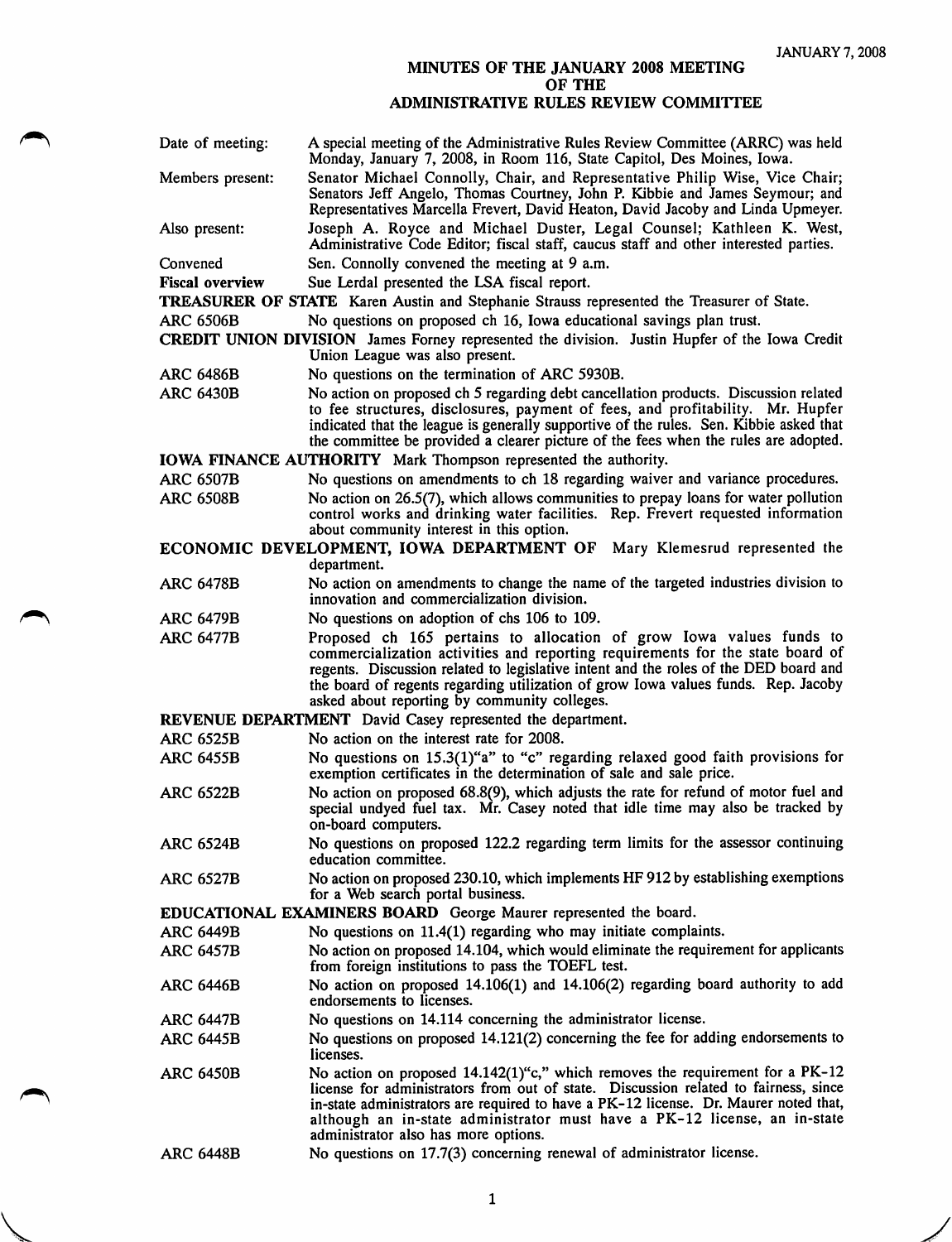**Value Address** 

| <b>EDUCATION DEPARTMENT</b> Carol Greta and Jeff Berger represented the department.                                      |                                                                                                                                                                                                                                                                                                                                                                                                                                                                                                                                                                                                                                                                                                                           |  |
|--------------------------------------------------------------------------------------------------------------------------|---------------------------------------------------------------------------------------------------------------------------------------------------------------------------------------------------------------------------------------------------------------------------------------------------------------------------------------------------------------------------------------------------------------------------------------------------------------------------------------------------------------------------------------------------------------------------------------------------------------------------------------------------------------------------------------------------------------------------|--|
| <b>ARC 6472B</b>                                                                                                         | No action on amendments to ch 12 pertaining to prohibition of discrimination based<br>on sexual orientation and gender identity; the definition of "prekindergarten<br>program"; and the antibullying and antiharassment policy. Ms. Greta noted that the<br>amendments accommodate a request by Rep. Upmeyer to specify that the policy<br>include but not be limited to the 17 specified characteristics.                                                                                                                                                                                                                                                                                                               |  |
| <b>ARC 6469B</b>                                                                                                         | No action on amendments to ch 12 pertaining to school nurses, guidance counselors,<br>and school counseling program. Ms. Greta advised Rep. Frevert that a school nurse<br>must have an SPR in order to be eligible for teacher quality funding; but a local<br>board may decide to encourage a nurse who is working on a four-year degree. Mr.<br>Berger explained to Rep. Frevert that local agreements will determine whether<br>teacher quality disbursements are made in a lump sum or in monthly checks.                                                                                                                                                                                                            |  |
| <b>ARC 6473B</b>                                                                                                         | No action on amendments to ch 12 concerning core content standards.                                                                                                                                                                                                                                                                                                                                                                                                                                                                                                                                                                                                                                                       |  |
| <b>ARC 6475B</b>                                                                                                         | No questions on proposed amendments to ch 83 concerning the student achievement<br>and teacher quality program and the beginning administrator mentoring and<br>induction program.                                                                                                                                                                                                                                                                                                                                                                                                                                                                                                                                        |  |
| <b>ARC 6480B</b>                                                                                                         | Proposed amendments to ch 17, open enrollment, are in response to a supreme court<br>decision that race cannot be the sole or determining factor in decisions regarding<br>attendance center assignments. Ms. Greta stated that districts that have a voluntary<br>desegregation plan may define "minority student" to include socioeconomic status<br>and English language learner status. Members commented that they support open<br>enrollment, expressed concern that a district could define "minority student" in a way<br>that would allow the district to deny requests for open enrollment, and asked that<br>the department not include districts that do not currently have voluntary<br>desegregation plans. |  |
| <b>ARC 6471B</b>                                                                                                         | No questions on 21.3(7), salary allocation plan for community college faculty.                                                                                                                                                                                                                                                                                                                                                                                                                                                                                                                                                                                                                                            |  |
| <b>ARC 6470B</b>                                                                                                         | No questions on 21.75, which sets the maximum fee a community college can charge<br>for the used motor vehicle dealer education program.                                                                                                                                                                                                                                                                                                                                                                                                                                                                                                                                                                                  |  |
| <b>ARC 6474B</b>                                                                                                         | No action on amendments to ch 97, supplementary weighting. Rep. Frevert asked<br>for additional information regarding seasonal sharing of operational functions, such<br>as snow removal; Mr. Berger commented that the length of the contract would be<br>less significant than the cost factor.                                                                                                                                                                                                                                                                                                                                                                                                                         |  |
|                                                                                                                          | ENVIRONMENTAL PROTECTION COMMISSION Christine Paulson and Chuck Corell represented<br>the commission. Nicole Molt represented the Association of Business and Industry.                                                                                                                                                                                                                                                                                                                                                                                                                                                                                                                                                   |  |
| <b>ARC 6517B</b>                                                                                                         | No action on proposed amendments to update the air quality rules. Ms. Paulson<br>advised Rep. Upmeyer that it is unlikely that any entities in Iowa will be affected<br>by the standard in Item 17 regarding carbon black.                                                                                                                                                                                                                                                                                                                                                                                                                                                                                                |  |
| <b>ARC 6441B</b>                                                                                                         | No action on update of references to federal effluent and pretreatment standards. Mr.<br>Corell noted that these amendments update federally approved methods for analysis<br>of wastewater samples in certified laboratories.                                                                                                                                                                                                                                                                                                                                                                                                                                                                                            |  |
| <b>ARC 6521B</b>                                                                                                         | No action on proposed increase in fees for authorizations issued under the general<br>permits for storm water discharges. Mr. Corell commented that the increase is<br>necessary to cover the cost of additional inspectors. Ms. Molt expressed concern<br>about the proposed increase in fees and suggested implementation of a more efficient<br>on-line permitting system. Rep. Jacoby expressed frustration with FEMA's outdated<br>floodplain maps.                                                                                                                                                                                                                                                                  |  |
| NATURAL RESOURCE COMMISSION Kelley Myers, Steve Dermand, Nathan Haupert, and Willie<br>Suchy represented the commission. |                                                                                                                                                                                                                                                                                                                                                                                                                                                                                                                                                                                                                                                                                                                           |  |
| <b>ARC 6440B</b>                                                                                                         | No questions on ch 7, rules of practice in contested cases.                                                                                                                                                                                                                                                                                                                                                                                                                                                                                                                                                                                                                                                               |  |
| <b>ARC 6443B</b>                                                                                                         | No questions on amendments to ch 15 to include criminal trespass while hunting deer<br>in the rule pertaining to revocation of license.                                                                                                                                                                                                                                                                                                                                                                                                                                                                                                                                                                                   |  |
| <b>ARC 6444B</b>                                                                                                         | No action on proposed amendments to ch 30 to provide grants to communities for<br>the water trails development program and low-head dam safety program. Rep.<br>Frevert took this opportunity to commend the department's efforts to clean up Iowa's<br>rivers.                                                                                                                                                                                                                                                                                                                                                                                                                                                           |  |
| <b>ARC 6442B</b>                                                                                                         | No action on proposed amendments to ch 94, nonresident deer hunting.                                                                                                                                                                                                                                                                                                                                                                                                                                                                                                                                                                                                                                                      |  |

 $\sim$   $-$  .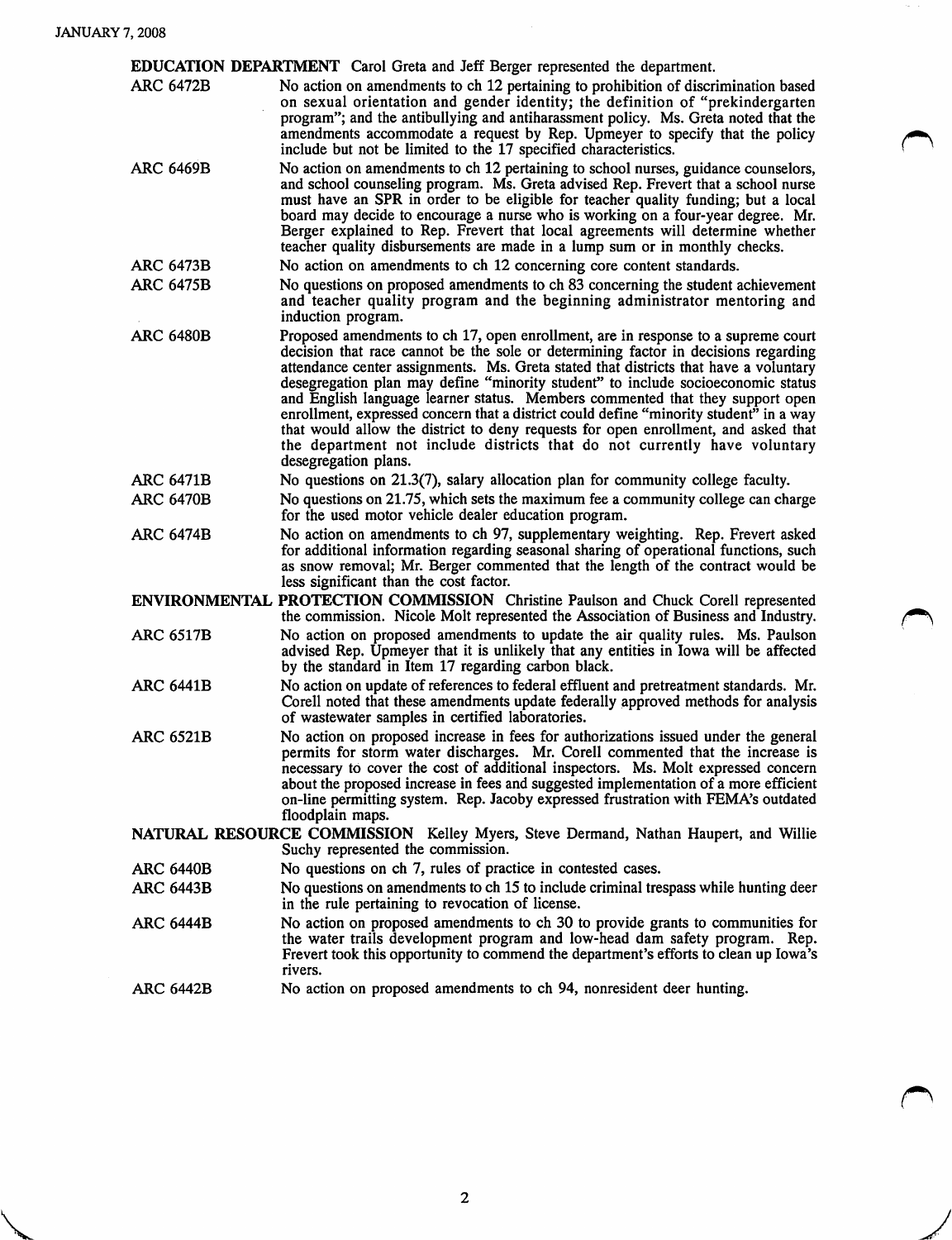INSPECTIONS AND APPEALS DEPARTMENT Steve Mandernach, Beverly Zylstra, and David Werning represented the department. Scott Sundstrom was present on behalf of the Iowa Grocery Industry Association, and May Schaben was present on behalf of the Iowa Restaurant Association.

ARC 6454B

Mr. Mandernach distributed the department's response to comments received from the Iowa Grocery Industry Association on proposed amendments concerning food and consumer safety. Mr. Sundstrom and Ms. Schaben expressed disappointment that the department did not consult with industry before publication of these amendments as required by Iowa Code section 137F.2. Discussion related to the change regarding the fine for a critical violation. Mr. Mandernach stated that the \$100-per-day fine is current department policy, but acknowledged that the department has not assessed a daily fine. Committee members expressed concern about the manner in which the department has exercised its authority and urged the department to work with concerned parties to resolve the issues.

- ARC 6476B No action on 57.22 to add a violation annotation to the rule addressing service plans. Sen. Seymour asked if fines are imposed before a facility is formally notified of a violation. Mr. Werning responded that federally certified facilities are fined from the day of the inspection and noted that an exit conference at the time of inspection summarizes the findings and that the formal report is received within ten days. Ms. Zylstra noted that the department is working with CMS in this regard. Mr. Werning agreed to respond to Rep. Heaton's inquiry regarding the requirement for separate hospital and care facility administrators. Rep. Jacoby commented that inspectors can provide technical assistance rather than simply impose a fine.
- PETROLEUM UST FUND BOARD, IOWA COMPREHENSIVE Scott Scheidel represented the board by telephone. Patrick Rounds represented Petroleum Marketers Management Insurance Corporation (PMMIC).
- ARC 6423B At the December 2007 meeting, the committee delayed subrule 11.3(11) until January 11, 2008. Mr. Scheidel reported that he has drafted an amendment to address the concerns of the DNR and PMMIC and indicated that the board is likely to approve the amendment. Mr. Rounds expressed appreciation to the committee and the board for addressing the concerns and commented that this program is successful because of the board's responsiveness.
- INSURANCE DIVISION Rosanne Mead, Craig Goettsch, William Cook, and Angela Burke Boston represented the division. Other interested parties included Sen. Rielly, Sandy Smitherman on behalf of Delta Dental, and Scott Sundstrom on behalf of the Federation of Iowa Insurers,
- No questions on 39.15(4), long-term care producer training requirements. ARC 6516B
- No questions on amendments to ch 50 to update and clarify rules governing securities. ARC 6495B
- Proposed ch 59 pertains to pharmacy benefits managers (PBMs). Discussion related to the differing views of PBMs and pharmacies as to timely payment of claims. PBMs want 30 days; pharmacies favor 15 days. Rep. Jacoby asked that a summary of the comments received be sent to the committee. Sen. Connolly directed the division to work out a solution. ARC 6511B
- No action on proposed 71.26, uniform health insurance application form. Ms. Burke Boston acknowledged the role of Sen. Rielly and summarized the comments received. Ms. Smitherman commented that inclusion of vision and dental coverage on the form might give an advantage to multi-line carriers. Noting that the federation, which includes both single- and multi-line carriers, has not taken an official position on the concern raised by Ms. Smitherman, Mr. Sundstrom expressed appreciation for the work of the division in the development of an application form that is understandable and usable. ARC 6543B
- HUMAN SERVICES DEPARTMENT Nancy Freudenberg and Jennifer Vermeer represented the department. Marty Ryan was present on behalf of the American Civil Liberties Union (ACLU).
- No questions on amendments to ch 25, disability services management. ARC 6481B
- No questions on annual adjustments to eligibility and payment levels for the state supplementary assistance program. ARC 6520B
- No questions on proposed amendments to ch 75 regarding Medicaid eligibility for newborns and verification of identity and citizenship. ARC 6431B
- No questions on proposed amendments to ch 75 concerning forms and procedures used to determine Medicaid eligibility and benefits. ARC 6494B
- No action on amendments concerning Medicaid eligibility and financial participation of a married person residing in a medical institution. Ms. Freudenberg agreed to report the amount for 2008 to Sen. Kibbie. ARC 6526B
- No questions on the personal needs allowance for Medicaid members who reside in a medical institution. ARC 6528B